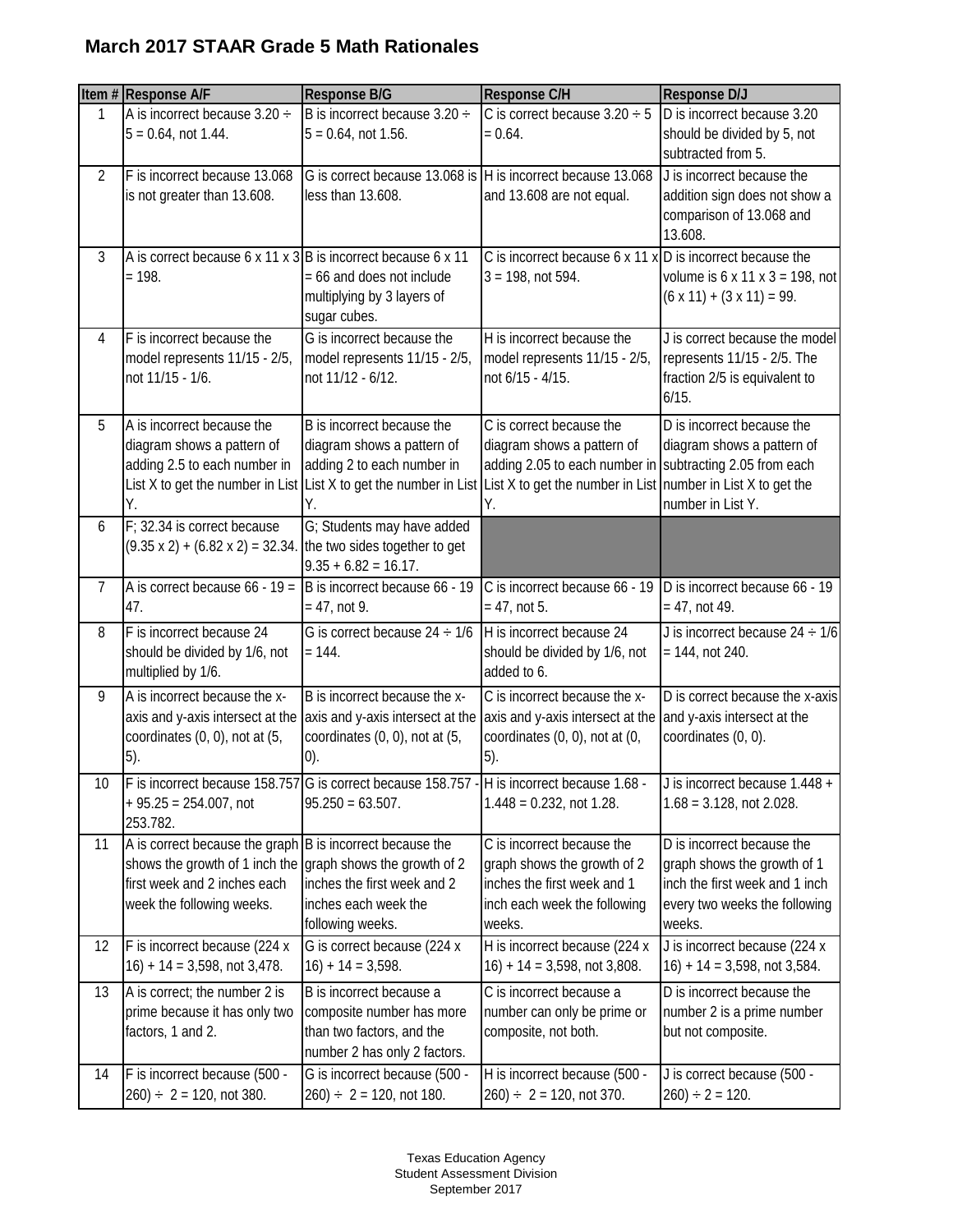## **March 2017 STAAR Grade 5 Math Rationales**

|    | Item # Response A/F                                                                                                                          | Response B/G                                                                                                                               | Response C/H                                                                                                                                                            | <b>Response D/J</b>                                                                                                                                                                                                                                     |
|----|----------------------------------------------------------------------------------------------------------------------------------------------|--------------------------------------------------------------------------------------------------------------------------------------------|-------------------------------------------------------------------------------------------------------------------------------------------------------------------------|---------------------------------------------------------------------------------------------------------------------------------------------------------------------------------------------------------------------------------------------------------|
| 15 | A is incorrect because a<br>trapezoid is not a subset of<br>rectangles or parallelograms.                                                    | B is correct because a square<br>is a subset of rectangles,<br>parallelograms, and<br>quadrilaterals.                                      | C is incorrect because a<br>pentagon is not a subset of<br>rectangles, parallelograms, or<br>quadrilaterals.                                                            | D is incorrect because a<br>rhombus is not a subset of<br>rectangles.                                                                                                                                                                                   |
| 16 | F is incorrect because 3 x 38 -<br>$2 + 7 = 29$ , not 15.                                                                                    | G is incorrect because 3(8) -<br>$2(7) = 10$ , not 15.                                                                                     | H is correct because 3 x 8 - (2)<br>$+ 7) = 15$                                                                                                                         | J is incorrect because $3 + 8 - 2$<br>$+7 = 16$ , not 15.                                                                                                                                                                                               |
| 17 | A is incorrect because 32.6<br>and 3.8 should be multiplied,<br>not added.                                                                   | B is incorrect because 32.6 x<br>$3.8 = 123.88$ , not 12.388.                                                                              | C is incorrect because 32.6 x<br>$3.8 = 123.88$ , not 96.48.                                                                                                            | D is correct because 32.6 x<br>$3.8 = 123.88.$                                                                                                                                                                                                          |
| 18 | F is incorrect because 9.375<br>rounded to the nearest<br>hundredth is 9.38, not 9.40.                                                       | G is correct because 9.375<br>rounded to the nearest<br>hundredth is 9.38.                                                                 | H is incorrect because 9.375<br>rounded to the nearest<br>hundredth is 9.38, not 9.37.                                                                                  | J is incorrect because 9.375<br>rounded to the nearest<br>hundredth is 9.38, not 9.47.                                                                                                                                                                  |
| 19 | A is incorrect because the<br>larger piece is divided into<br>smaller pieces which is<br>represented by $19.2 \div 4$ , not<br>19.2 x 4.     | B is incorrect because the<br>larger piece is divided into<br>smaller pieces which is<br>represented by $19.2 \div 4$ , not<br>$19.2 - 4.$ | C is correct because the larger D is incorrect because the<br>piece is divided into smaller<br>pieces which is represented by smaller pieces which is<br>$19.2 \div 4.$ | larger piece is divided into<br>represented by $19.2 \div 4$ , not<br>$19.2 + 4.$                                                                                                                                                                       |
| 20 | F is correct because a payroll<br>Security and Medicare taxes<br>paid by an employer.                                                        | G is incorrect because<br>tax is a tax that includes Social property tax is a tax on owned<br>property such as real estate.                | H is incorrect because sales<br>tax is a tax that is added to the tax is a tax added to the price<br>price of goods and services.                                       | J is incorrect because gasoline<br>of gas.                                                                                                                                                                                                              |
| 21 | A is correct because 16 3/4 +<br>$91/2 = 261/4$ .                                                                                            | B is incorrect because 16 3/4<br>$+91/2 = 261/4$ , not 25 1/4.                                                                             | C is incorrect because 16 3/4<br>$+9$ 1/2 = 26 1/4, not 25 2/3.                                                                                                         | D is incorrect because 16 3/4<br>$+9$ 1/2 = 26 1/4, not 26.                                                                                                                                                                                             |
| 22 | F; 16 is correct because $528 \div$<br>$33 = 16.$                                                                                            | G; Students may have added<br>$528 + 33 = 561.$                                                                                            |                                                                                                                                                                         |                                                                                                                                                                                                                                                         |
| 23 | A is incorrect because a<br>trapezoid is not a subset of<br>parallelograms.                                                                  | B is incorrect because a<br>quadrilateral is not a subset of<br>parallelograms.                                                            | C is correct because a<br>rhombus is a subset of<br>parallelograms.                                                                                                     | D is incorrect because a<br>triangle is not a subset of<br>parallelograms.                                                                                                                                                                              |
| 24 | F is incorrect because each x<br>value is divided by 3 to get the<br>y value, which represents the<br>equation $y = x \div 3$ .              | G is correct because each x<br>value is multiplied by 3 to get<br>the y value, which represents<br>the equation $y = 3x$ .                 | H is incorrect because each x<br>value is multiplied by 1 to get<br>the y value, which represents<br>the equation $y = x$ .                                             | J is incorrect because it does<br>not represent the equation $y =$<br>Зχ.                                                                                                                                                                               |
| 25 | A is incorrect because the<br>numbers are listed in order<br>from least to greatest. This list from least to greatest. This list<br>is true. | B is incorrect because the<br>numbers are listed in order<br>is true.                                                                      | C is correct because the<br>numbers are not listed in order numbers are listed in order<br>is NOT true.                                                                 | D is incorrect because the<br>from least to greatest. This list from least to greatest. This list<br>is true.                                                                                                                                           |
| 26 | F is incorrect because the<br>perimeter of the playground,<br>which is 144 ft, should be<br>12 to find the cost, b.                          | G is incorrect because the<br>perimeter of the playground<br>which is 144 ft, should be<br>12 to find the cost, b.                         | H is incorrect because the<br>perimeter of the playground<br>which is 144 ft, should be<br>12 to find the cost, b.                                                      | J is correct because the<br>perimeter of the playground<br>which is 144 ft, should be<br>divided by 4, then multiplied by divided by 4, then multiplied by divided by 4, then multiplied by divided by 4, then multiplied by<br>12 to find the cost, b. |
| 27 | A is correct because the area<br>is $36 \times 24 = 864$ .                                                                                   | B is incorrect because the<br>$30 = 1,080.$                                                                                                | C is incorrect because the<br>area is 36 x 24 = 864, not 36 x area is 36 x 24 = 864, not 24 x area is 36 x 24 = 864, not<br>$30 = 720.$                                 | D is incorrect because the<br>1,296.                                                                                                                                                                                                                    |
| 28 | F; 775 is correct because 250<br>$+225 + 300 = 775.$                                                                                         | G; Students may have added<br>different combinations of<br>schools.                                                                        |                                                                                                                                                                         |                                                                                                                                                                                                                                                         |